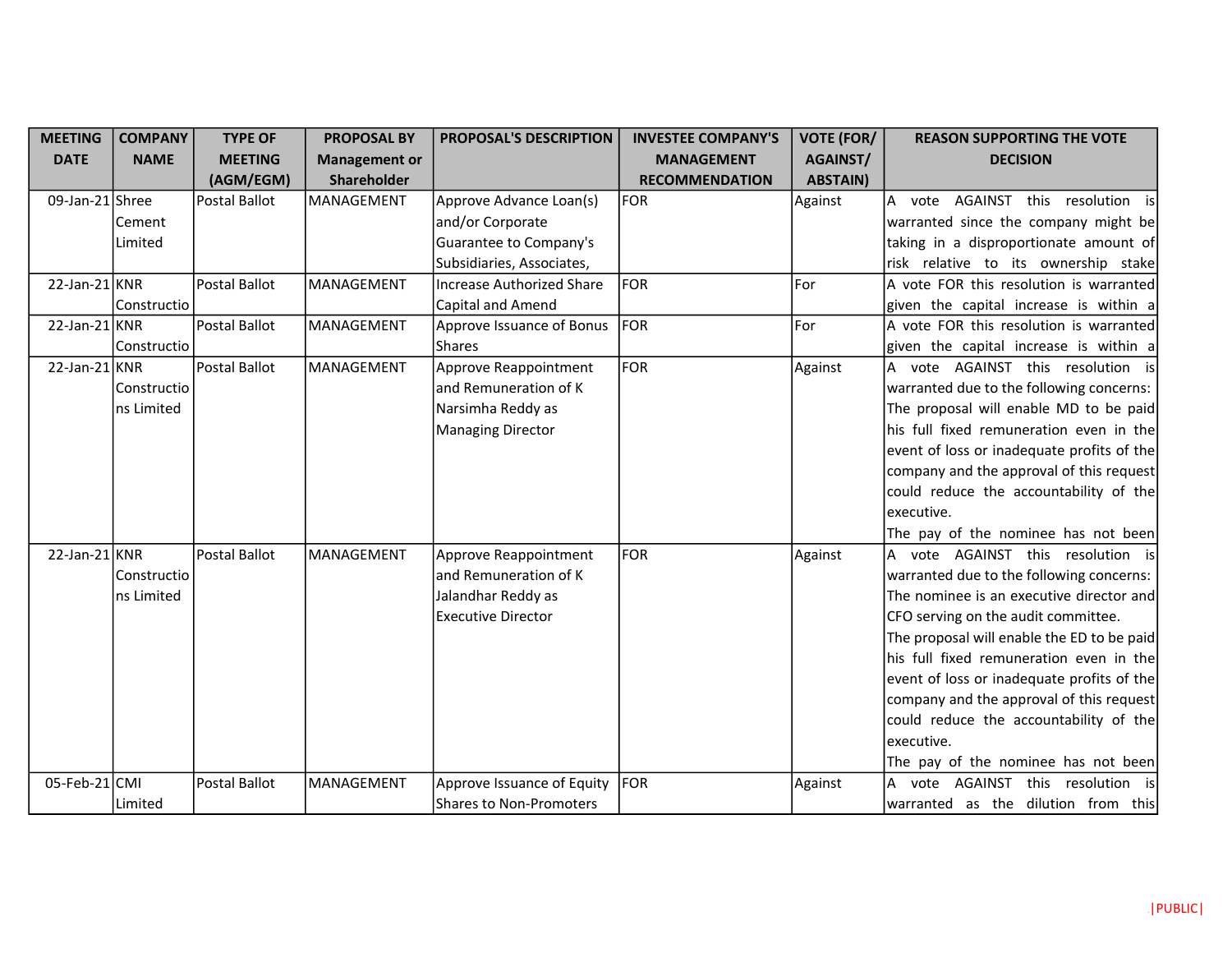| 05-Feb-21 NCC    |                      | Postal Ballot        | MANAGEMENT | Elect Om Prakash Jagetiya         | <b>FOR</b> | For     | A vote FOR this nominee is warranted       |
|------------------|----------------------|----------------------|------------|-----------------------------------|------------|---------|--------------------------------------------|
|                  | Limited              |                      |            | as Director                       |            |         | given the absence of any known issues      |
| $05$ -Feb-21 NCC |                      | Postal Ballot        | MANAGEMENT | Approve Issuance of               | <b>FOR</b> | For     | A vote FOR this resolution is warranted in |
|                  | Limited              |                      |            | Convertible Equity Warrants       |            |         | light of the following:                    |
|                  |                      |                      |            | on Preferential Basis to          |            |         | The proposal would enable the company      |
|                  |                      |                      |            | Promoters / Promoter              |            |         | to raise the necessary funds to meet its   |
|                  |                      |                      |            | Group                             |            |         | capital requirements                       |
|                  |                      |                      |            |                                   |            |         | The issue price will be determined in      |
|                  |                      |                      |            |                                   |            |         | accordance with the prescribed price       |
| 06-Feb-21 PI     |                      | <b>Court Meeting</b> | MANAGEMENT | APPROVAL OF THE SCHEME FOR        |            | For     | A vote FOR this resolution is warranted    |
|                  | Industries           |                      |            | OF AMALGAMATION OF                |            |         | given this is a typical reorganization to  |
|                  | Limited              |                      |            | ISAGRO (ASIA)                     |            |         | rationalize operations and is expected to  |
|                  |                      |                      |            | <b>AGROCHEMICALS PRIVATE</b>      |            |         | result in operational efficiencies and     |
|                  |                      |                      |            | LIMITED (TRANSFEROR               |            |         | synergies.                                 |
|                  |                      |                      |            | COMPANY) WITH PI                  |            |         |                                            |
|                  |                      |                      |            | <b>INDUSTRIES LIMITED</b>         |            |         |                                            |
| 09-Feb-21 Bharti |                      | <b>Postal Ballot</b> | MANAGEMENT | Approve Shifting of               | <b>FOR</b> | For     | Avote FOR this resolution is warranted     |
|                  | Airtel               |                      |            | Registered Office of the          |            |         | given no material concerns are identified  |
| 09-Feb-21 Indian |                      | Postal Ballot        | MANAGEMENT | Approve Sale, Transfer,           | <b>FOR</b> | For     | A vote FOR this proposal is warranted,     |
|                  | Energy               |                      |            | Disposal or Divestment of         |            |         | but it is not without concerns:            |
|                  | Exchange             |                      |            | <b>Investments or Shares Held</b> |            |         | The proposal is open ended as the          |
|                  | Limited              |                      |            | in Indian Gas Exchange            |            |         | company has not disclosed information      |
|                  |                      |                      |            | Limited                           |            |         | on the prospective buyers and other        |
|                  |                      |                      |            |                                   |            |         | terms of the potential transactions.       |
|                  |                      |                      |            |                                   |            |         | Main reason for support is:                |
|                  |                      |                      |            |                                   |            |         | The recently announced deals indicate      |
|                  |                      |                      |            |                                   |            |         | that the subsidiary will be able to        |
| 09-Feb-21 Indian |                      | Postal Ballot        | MANAGEMENT | Amend Articles of                 | <b>FOR</b> | For     | A vote FOR this resolution is warranted    |
|                  | Energy               |                      |            | Association                       |            |         | given that no significant concerns have    |
|                  | 18-Feb-21 Metropolis | Postal Ballot        | MANAGEMENT | Approve Loans, Guarantees   FOR   |            | Against | vote AGAINST this resolution is            |
|                  | Healthcare           |                      |            | and/or Securities in Other        |            |         | warranted due to lack of relevant details  |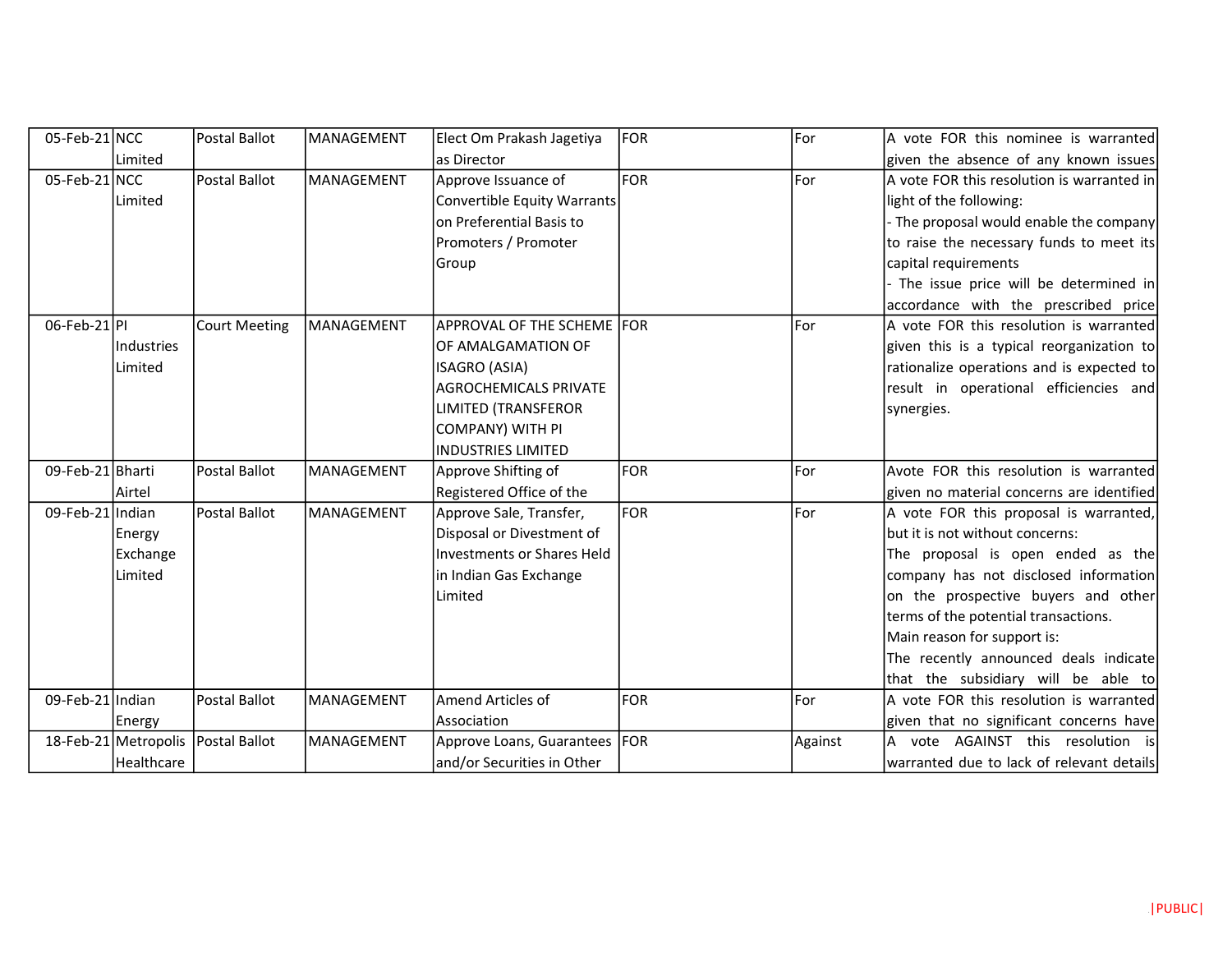|                    |                | 18-Feb-21 Metropolis Postal Ballot | MANAGEMENT | Approve Issuance of Equity          | FOR        | For     | A vote FOR this resolution is warranted in  |
|--------------------|----------------|------------------------------------|------------|-------------------------------------|------------|---------|---------------------------------------------|
|                    | Healthcare     |                                    |            | <b>Shares on Preferential Basis</b> |            |         | light of the following:                     |
|                    | Limited        |                                    |            | in relation to Acquisition of       |            |         | The proposal preferential allotment         |
|                    |                |                                    |            | <b>Hitech Diagnostic Centre</b>     |            |         | would enable the completion of the          |
|                    |                |                                    |            | <b>Private Limited</b>              |            |         | company's recent acquisition.               |
|                    |                |                                    |            |                                     |            |         | The issue price was determined in           |
|                    |                |                                    |            |                                     |            |         | accordance with the prescribed price        |
| 21-Feb-21 Escorts  |                | Postal Ballot                      | MANAGEMENT | <b>CAPITAL REDUCTION OF</b>         | lfor.      | For     | A vote FOR this resolution is warranted     |
|                    | Limited        |                                    |            | 1,22,57,688 EQUITY SHARES           |            |         | given that the proposal would not have      |
|                    |                |                                    |            | OF INR 10 EACH OF                   |            |         | any adverse impact on shareholder rights.   |
| 05-Mar-21 Tata     |                | <b>Court Meeting</b>               | MANAGEMENT | <b>FOR APPROVING THE</b>            | lfor.      | For     | A vote FOR this resolution is warranted as  |
|                    | <b>IMotors</b> |                                    |            | <b>SCHEME OF</b>                    |            |         | the proposed scheme would rationalize       |
|                    | Limited        |                                    |            | <b>ARRANGEMENT BETWEEN</b>          |            |         | the group's businesses resulting in         |
|                    |                |                                    |            | TATA MOTORS LIMITED                 |            |         | operational efficiencies and greater focus, |
|                    |                |                                    |            | <b>(TRANSFEROR COMPANY</b>          |            |         | and enable independent entities to          |
|                    |                |                                    |            | OR COMPANY) AND TML                 |            |         | pursue growth of the passenger vehicle      |
|                    |                |                                    |            | <b>BUSINESS ANALYTICS</b>           |            |         | and commercial vehicle businesses.          |
|                    |                |                                    |            | <b>SERVICES LIMITED</b>             |            |         |                                             |
| 06-Mar-21 Mahindra |                | Postal Ballot                      | MANAGEMENT | Elect Dhananjay N. Mungale FOR      |            | For     | A vote FOR this nominee is warranted        |
|                    | Logistics      |                                    |            | as Director                         |            |         | given the absence of any known issues       |
| 06-Mar-21 Mahindra |                | Postal Ballot                      | MANAGEMENT | Elect Naveen Raju Kollaickal FOR    |            | For     | A vote FOR this nominee is warranted        |
|                    | Logistics      |                                    |            | as Director                         |            |         | given the absence of any known issues       |
| 06-Mar-21 Mahindra |                | Postal Ballot                      | MANAGEMENT | Approve Grant of Restricted FOR     |            | Against | A vote AGAINST this resolution is           |
|                    | Logistics      |                                    |            | Stock Units to V. S.                |            |         | warranted as the scheme permits the         |
|                    | Ltd.           |                                    |            | Parthasarathy Under the             |            |         | stock units to be issued at an exercise     |
|                    |                |                                    |            | Mahindra Logistics                  |            |         | price with a deep discount to the market    |
| 07-Mar-21 Dixon    |                | Postal Ballot                      | MANAGEMENT | Approve Sub-Division of             | <b>FOR</b> | For     | A vote FOR this resolution is warranted     |
|                    | Technologi     |                                    |            | <b>Equity Shares</b>                |            |         | given the proposal may improve the          |
|                    | es (India)     |                                    |            |                                     |            |         | marketability and<br>liquidity of the       |
| 07-Mar-21 Dixon    |                | Postal Ballot                      | MANAGEMENT | Amend Capital Clause of the FOR     |            | For     | A vote FOR this resolution is warranted     |
|                    | Technologi     |                                    |            | Memorandum of                       |            |         | given the proposal may improve the          |
|                    | es (India)     |                                    |            | <b>Association Re: Sub-Division</b> |            |         | marketability and liquidity of the          |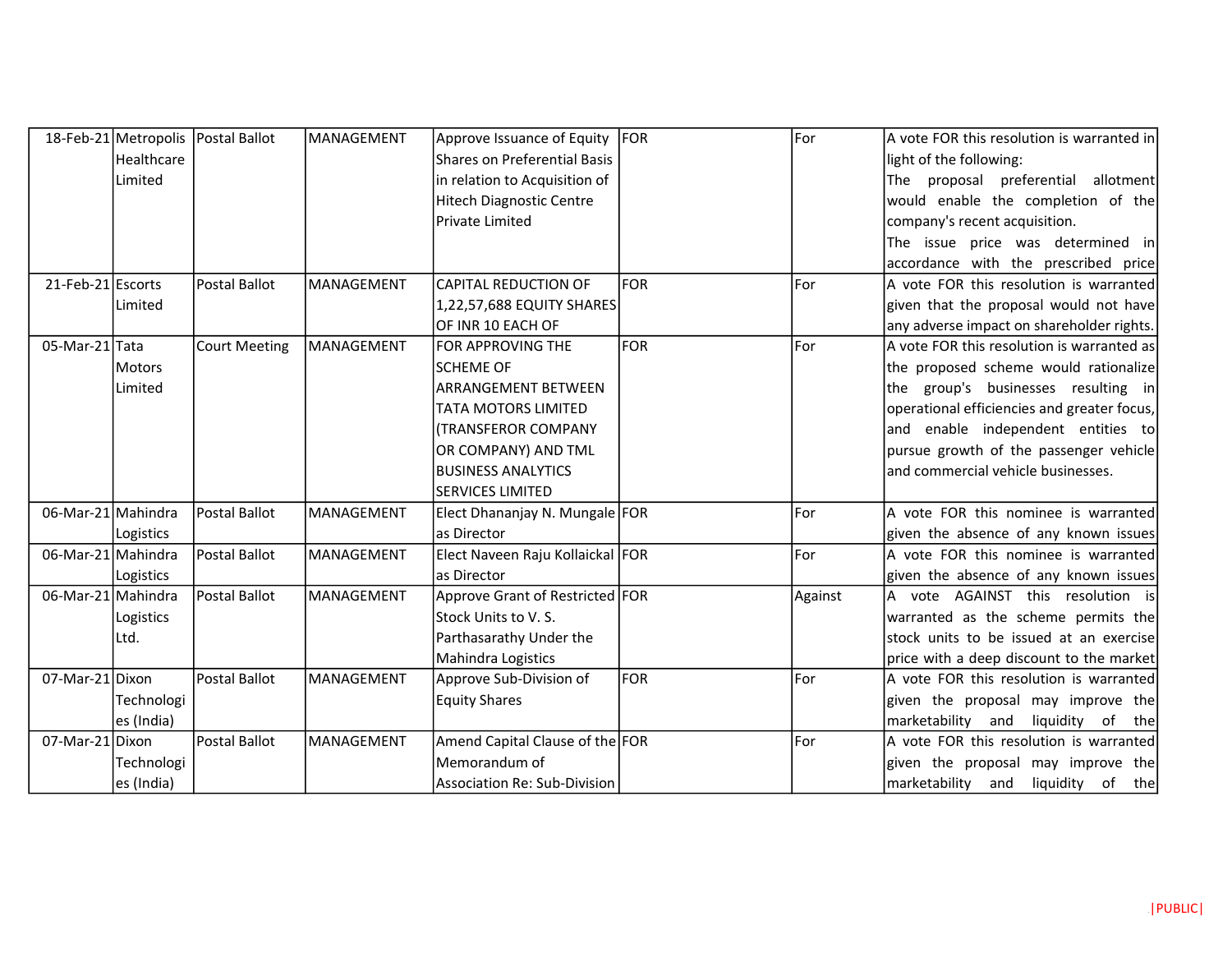| 16-Mar-21 Lupin           |                  | Postal Ballot        | lMANAGEMENT       | Elect K. B. S. Anand as         | <b>FOR</b> | For     | A vote FOR this nominee is warranted         |
|---------------------------|------------------|----------------------|-------------------|---------------------------------|------------|---------|----------------------------------------------|
|                           | Limited          |                      |                   | Director                        |            |         | given the absence of any known issues        |
| 16-Mar-21 Lupin           |                  | Postal Ballot        | <b>MANAGEMENT</b> | Elect Punita Kumar-Sinha as FOR |            | For     | A vote FOR this nominee is warranted         |
|                           | l Limited        |                      |                   | Director                        |            |         | given the absence of any known issues        |
| 16-Mar-21 Lupin           |                  | Postal Ballot        | <b>MANAGEMENT</b> | Elect Robert Funsten as         | <b>FOR</b> | For     | A vote FOR this nominee is warranted         |
|                           | l Limited        |                      |                   | Director                        |            |         | given the absence of any known issues        |
| 16-Mar-21 Lupin           |                  | <b>Postal Ballot</b> | <b>MANAGEMENT</b> | Elect Mark D. McDade as         | <b>FOR</b> | For     | A vote FOR this nominee is warranted         |
|                           | Limited          |                      |                   | <b>Director</b>                 |            |         | given the absence of any known issues        |
| 16-Mar-21 Maruti          |                  | Postal Ballot        | MANAGEMENT        | Amend Object Clause of          | FOR        | For     | A vote FOR this resolution is warranted as   |
|                           | Suzuki Indial    |                      |                   | Memorandum of                   |            |         | no significant concerns were identified.     |
| $16$ -Mar-21 $\text{Sun}$ |                  | <b>Court Meeting</b> | <b>MANAGEMENT</b> | <b>SCHEME OF</b>                | FOR        | For     | A vote FOR this resolution is warranted      |
|                           | <b>Pharmaceu</b> |                      |                   | <b>AMALGAMATION AND</b>         |            |         | given that the proposed merger of an         |
|                           | ltical           |                      |                   | <b>MERGER OF SUN PHARMA</b>     |            |         | indirect wholly owned subsidiary with the    |
| 16-Mar-21 Sundram         |                  | Postal Ballot        | MANAGEMENT        | Approve Reappointment           | FOR        | Against | A vote AGAINST the nominee is                |
|                           | Fasteners        |                      |                   | and Remuneration of             |            |         | warranted as:                                |
|                           | Limited          |                      |                   | Suresh Krishna as Chairman      |            |         | The board independence norms are not         |
|                           |                  |                      |                   | and Non - Executive             |            |         | met (after reclassification) and the         |
|                           |                  |                      |                   | Director                        |            |         | nominee is a non-independent director        |
| 16-Mar-21 Sundram         |                  | Postal Ballot        | MANAGEMENT        | Approve Remuneration of         | FOR        | Against | A vote AGAINST this resolution is            |
|                           | <b>Fasteners</b> |                      |                   | Suresh Krishna as Chairman      |            |         | warranted because:                           |
|                           | Limited          |                      |                   | and Non-Executive Director      |            |         | No explanations have been provided by        |
|                           |                  |                      |                   | for the Financial Year          |            |         | the company on the nominee's expected        |
|                           |                  |                      |                   | Ending March 31, 2022           |            |         | role and responsibilities that could justify |
|                           |                  |                      |                   |                                 |            |         | the higher pay limit compared to other       |
| 16-Mar-21 Sundram         |                  | <b>Postal Ballot</b> | <b>MANAGEMENT</b> | Approve Reappointment           | <b>FOR</b> | For     | A vote FOR this nominee is warranted         |
|                           | <b>Fasteners</b> |                      |                   | and Remuneration of Arathi      |            |         | given the absence of any known issues        |
|                           | Limited          |                      |                   | Krishna as Managing             |            |         | concerning the nominee or his / her          |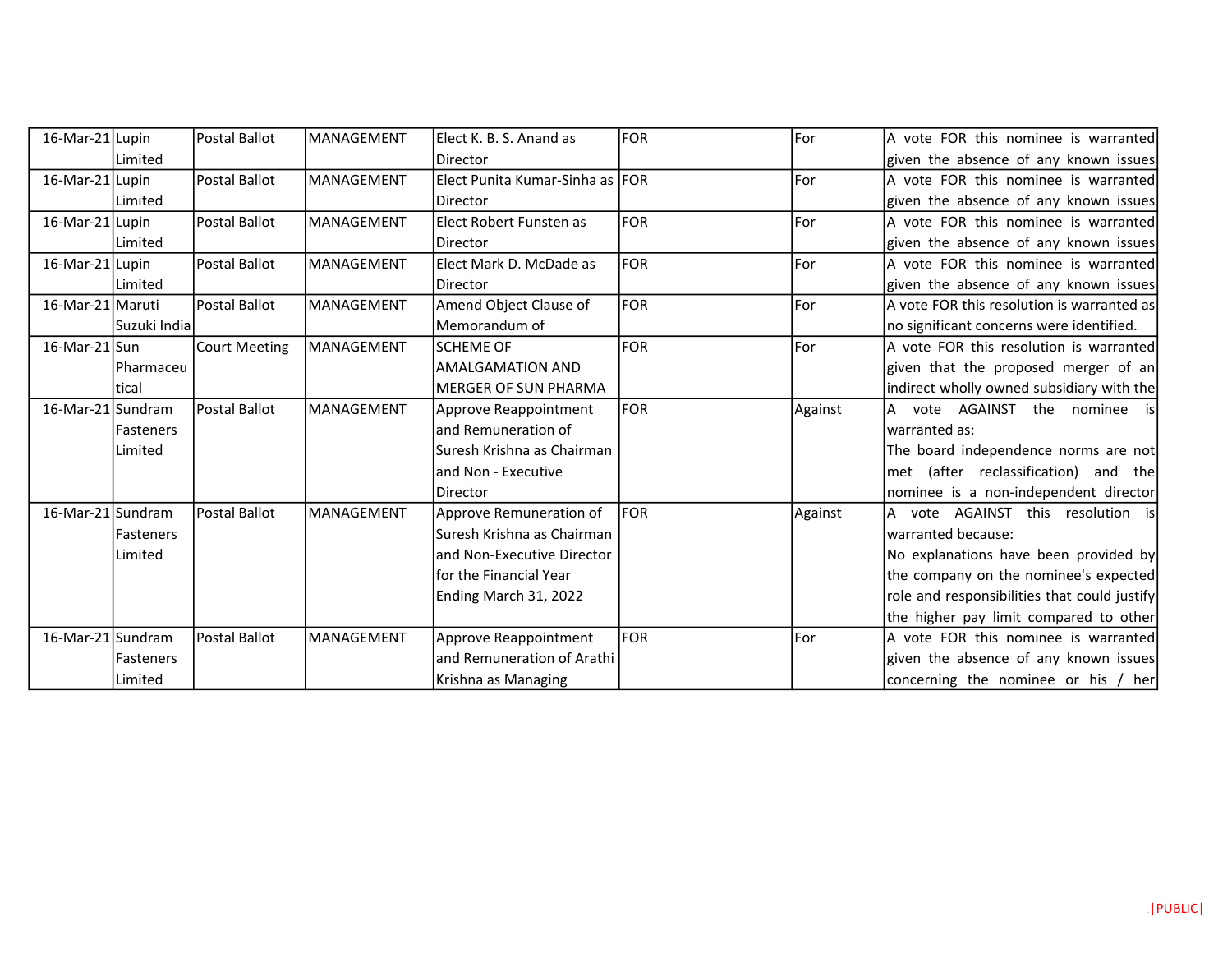| 19-Mar-21 Bharti    |              | Extraordinary | MANAGEMENT | Approve Issuance of Equity       | FOR        | For     | A vote FOR this resolution is warranted in |
|---------------------|--------------|---------------|------------|----------------------------------|------------|---------|--------------------------------------------|
|                     | Airtel       | General       |            | Shares on Preferential Basis     |            |         | light of the following:                    |
|                     | Limited      | Meeting       |            |                                  |            |         | the rationale for the acquisition;         |
|                     |              |               |            |                                  |            |         | the issue price was determined in          |
|                     |              |               |            |                                  |            |         | accordance with the prescribed price       |
|                     |              |               |            |                                  |            |         | under relevant regulations and was set     |
|                     |              |               |            |                                  |            |         | based on the prevailing market prices of   |
| 22-Mar-21 Ahluwalia |              | Postal Ballot | MANAGEMENT | Approve Reappointment            | <b>FOR</b> | For     | A vote FOR this nominee is warranted       |
|                     | Contracts    |               |            | and Remuneration of              |            |         | given the absence of any known issues      |
|                     | (India) Ltd. |               |            | Bikramjit Ahluwalia as           |            |         | concerning the nominee or his / her        |
| 23-Mar-21 Kotak     |              | Postal Ballot | MANAGEMENT | Approve Material Related         | FOR        | Abstain | HSBC MF will not exercise voting rights in |
|                     | Mahindra     |               |            | Party Transactions with          |            |         | the stocks of the banking companies in     |
|                     | <b>Bank</b>  |               |            | Infina Finance Private           |            |         | India in accordance with the RBI approval  |
| 23-Mar-21 Kotak     |              | Postal Ballot | MANAGEMENT | <b>Approve Material Related</b>  | FOR        | Abstain | HSBC MF will not exercise voting rights in |
|                     | Mahindra     |               |            | Party Transactions with          |            |         | the stocks of the banking companies in     |
|                     | Bank         |               |            | Uday Suresh Kotak                |            |         | India in accordance with the RBI approval  |
| 25-Mar-21 Bharat    |              | Extraordinary | MANAGEMENT | Approve Disinvestment of         | FOR        | For     | A vote FOR this resolution is warranted    |
|                     | Petroleum    | General       |            | the Entire Equity Shares         |            |         | although it is not without concerns        |
|                     | Corporatio   | Meeting       |            | held in Numaligarh Refinery      |            |         | The valuation report is not disclosed      |
|                     | n Limited    |               |            | Limited                          |            |         | publicly.                                  |
|                     |              |               |            |                                  |            |         | However, the main reasons for support      |
|                     |              |               |            |                                  |            |         | lare:                                      |
|                     |              |               |            |                                  |            |         | The proposal is the first step towards     |
| 25-Mar-21 Cipla     |              | Postal Ballot | MANAGEMENT | Approve Cipla Employee           | <b>FOR</b> | For     | A vote FOR this resolution is warranted    |
|                     | Limited      |               |            | <b>Stock Appreciation Rights</b> |            |         | given that the overall terms of the        |
|                     |              |               |            | Scheme 2021 and Grant of         |            |         | proposed Stock Appreciation Scheme are     |
|                     |              |               |            | Stock Appreciation Rights to     |            |         | reasonable, and no material concerns       |
| 25-Mar-21 Cipla     |              | Postal Ballot | MANAGEMENT | Approve Extension of             | FOR        | For     | A vote FOR this resolution is warranted    |
|                     | Limited      |               |            | Benefits of Cipla Employee       |            |         | given that the overall terms of the        |
|                     |              |               |            | <b>Stock Appreciation Rights</b> |            |         | proposed Stock Appreciation Scheme are     |
|                     |              |               |            | Scheme 2021 to the               |            |         | reasonable, and no material concerns       |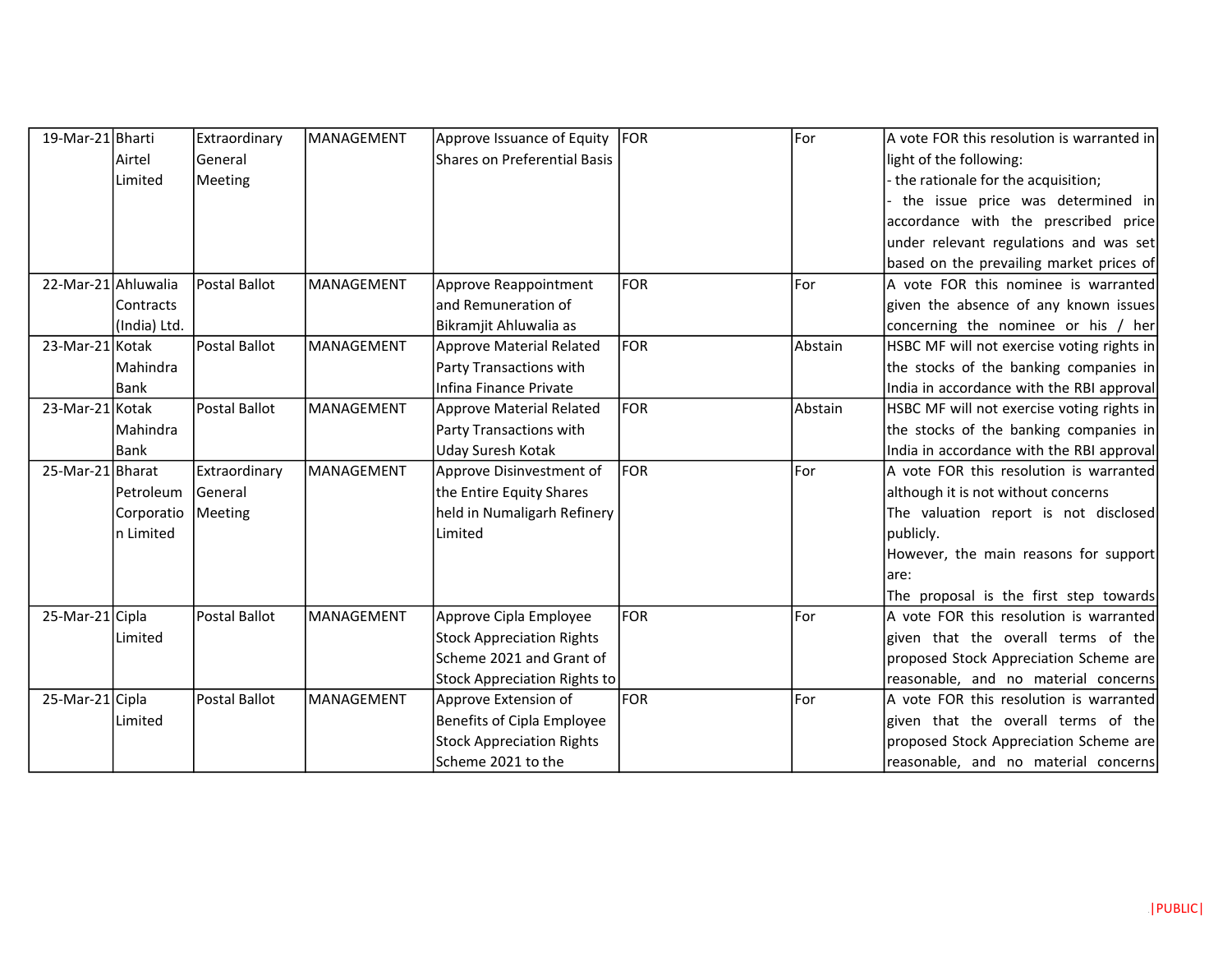| 31-Mar-21 Reliance |            | <b>Court Meeting</b> | MANAGEMENT        | <b>SCHEME OF</b>              | <b>FOR</b> | For   | A vote FOR this resolution is warranted in  |
|--------------------|------------|----------------------|-------------------|-------------------------------|------------|-------|---------------------------------------------|
|                    | Industries |                      |                   | <b>ARRANGEMENT BETWEEN</b>    |            |       | light of the following:                     |
|                    | Ltd.       |                      |                   | <b>RELIANCE INDUSTRIES</b>    |            |       | The proposed demerger would                 |
|                    |            |                      |                   | <b>LIMITED (TRANSFEROR</b>    |            |       | rationalize the group's businesses          |
|                    |            |                      |                   | COMPANY OR COMPANY)           |            |       | resulting in operational efficiencies and   |
|                    |            |                      |                   | AND RELIANCE O2C              |            |       | greater focus, and enable the resultant     |
|                    |            |                      |                   | <b>LIMITED (TRANSFEREE</b>    |            |       | independent entity to pursue growth of      |
|                    |            |                      |                   | <b>COMPANY) AND ITS</b>       |            |       | the Oil-to-Chemical (O2C) businesses.       |
|                    |            |                      |                   | <b>SHAREHOLDERS</b>           |            |       | . The proposal may facilitate value         |
|                    |            |                      |                   |                               |            |       | creation through potential strategic        |
|                    |            |                      |                   |                               |            |       | partnerships and attract dedicated pools    |
| 31-Mar-21 Reliance |            | <b>Court Meeting</b> | <b>MANAGEMENT</b> | <b>SCHEME OF</b>              | <b>FOR</b> | lFor. | A vote FOR this resolution is warranted in  |
|                    | Industries |                      |                   | <b>ARRANGEMENT BETWEEN</b>    |            |       | light of the following:                     |
|                    | Ltd.       |                      |                   | <b>RELIANCE INDUSTRIES</b>    |            |       | • RIL has proposed to transfer refining     |
|                    |            |                      |                   | LIMITED AND ITS               |            |       | and petrochemicals business along with      |
|                    |            |                      |                   | <b>SHAREHOLDERS AND</b>       |            |       | fuel marketing JV (51%) with bp,            |
|                    |            |                      |                   | <b>CREDITORS AND RELIANCE</b> |            |       | elastomer JV (74.9%) with Sibur,            |
|                    |            |                      |                   | <b>O2C LIMITED AND ITS</b>    |            |       | Recron/RP Chemicals Malaysia, trading       |
|                    |            |                      |                   | <b>SHAREHOLDERS AND</b>       |            |       | subsidiaries, ethane pipeline and all other |
|                    |            |                      |                   | <b>CREDITORS.</b>             |            |       | related assets to the O2C entity.           |
|                    |            |                      |                   |                               |            |       | • The company will transfer US\$40 bn of    |
|                    |            |                      |                   |                               |            |       | long-term assets, US\$2 bn of net working   |
|                    |            |                      |                   |                               |            |       | capital and US\$5 bn of non-current         |
|                    |            |                      |                   |                               |            |       | liabilities to the O2C entity for a         |
|                    |            |                      |                   |                               |            |       | consideration of US\$25 bn of long-dated    |
|                    |            |                      |                   |                               |            |       | loan (linked to 1-year SBI MCLR, with       |
|                    |            |                      |                   |                               |            |       | repayment flexibility) and US\$12 bn of     |
|                    |            |                      |                   |                               |            |       | equity.                                     |
|                    |            |                      |                   |                               |            |       | . RIL will own 100% stake in the O2C        |
|                    |            |                      |                   |                               |            |       | entity for now and retain management        |
|                    |            |                      |                   |                               |            |       | control, while the operating team will      |